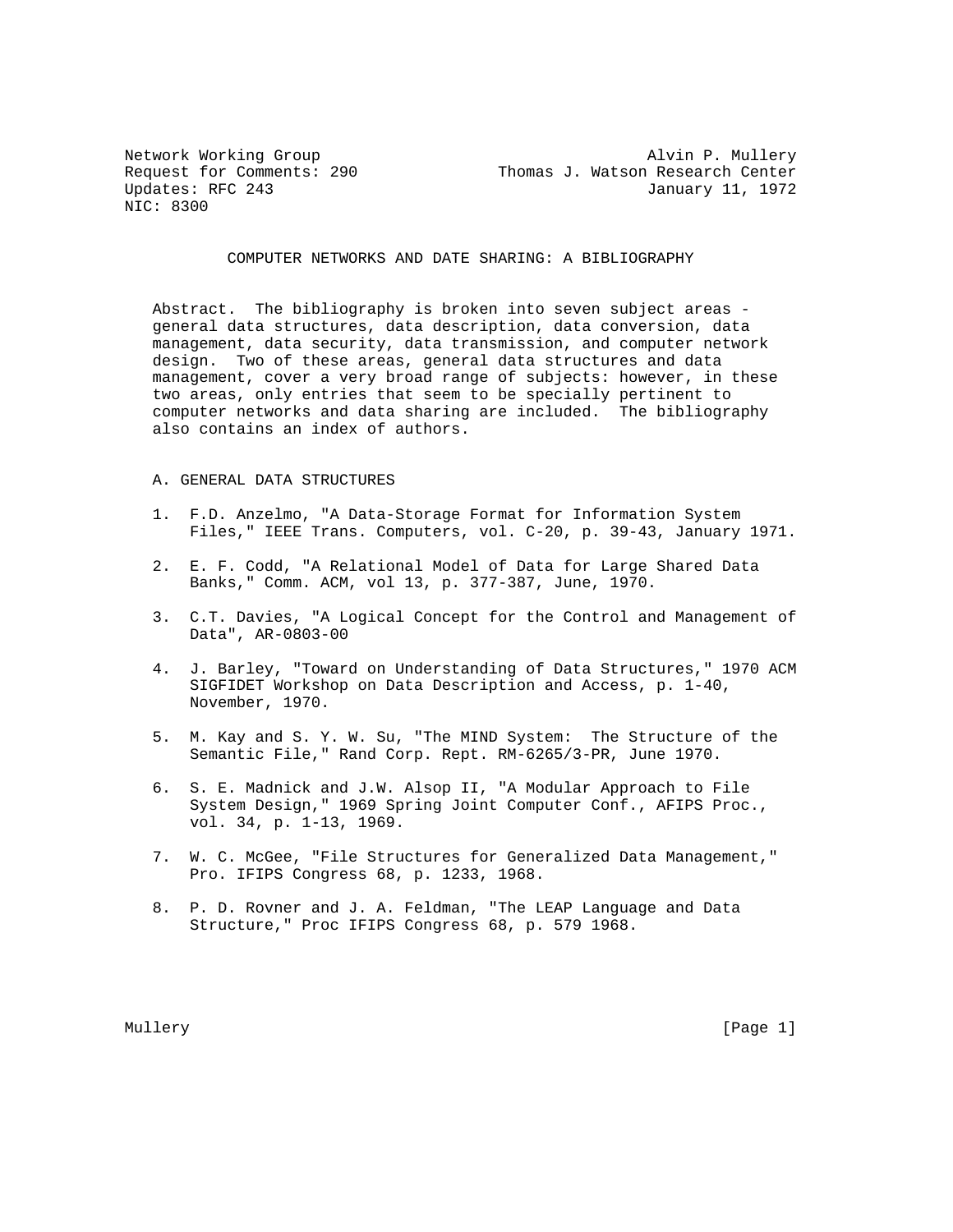B. DATA DESCRIPTION

- 1. R. E. Bleier, "Data Definition Standardization," 1970 ACM SIGFIDET Workshop on Data Description and Access, p. 68-86, November 1970.
- 2. T. H. Bonn, "A Standard for Computer Networks," Computer, vol. 4, p. 10-14, May/June, 1971.
- 3. "Data Base Task Group Report," CODASYL Program Language Committee.
- 4. "IBM Data Base Task Group Representative Minority Report," CODASYL Program Language Committee, Oct. 17, 1969.
- 5. C. J. Date and P. Hopewell, "File Definition and Logical Data Independence," 1971 ACM SIGFIDET Workshop on Data Description, Access, and Control, p. 117-138, November 1971.
- 6. C. J. Date and P. Hopewell, "Storage Structure and Physical Data Independence," 1971 ACM SIGFIDET Workshop on Data Description, Access, and Control, p. 139-169, November 1971.
- 7. J. B. Dennis, "On the Exchange of Information," 1970 ACM SIGFIDET Workshop on Data Description and Access, p. 41-67, November, 1970
- 8. M. Donaldson, S. Robinovitz, and B. Wolfe, "Proposed MICIS Standard for Data Description," Michigan Interuniversity Committee on Information Systems, Dec. 4, 1970.
- 9. M. Ellis and K. Nelson, "A Data Description Language for Hierarchical Data Files," 1970 ACM SIGFIDET Workshop on Data Description and Access, p. 87-107, November 1970
- 10. D. Evans and A. Van Dam, "Data Structure Programming Language," Proc. IFIP Congress 68, p. 557-564, 1968.
- 11. G. A. Gibson, "Draft: Data Description Language," fdt (a publication of the ACM Special Interest Committee on File Description and Translation), vol. 1, p. 9-13, 10 August 1969.
- 12. L. V. Haibt and A. P. Mullery, "Data Descriptive Language for Shared Data," IBM Research Report RC3476, August 1971.
- 13. A. W. Holt, "Information System Theory Project," Applied Data Research, Princeton, Rept. ADR-REF-6606, Sept. 1968.

Mullery [Page 2]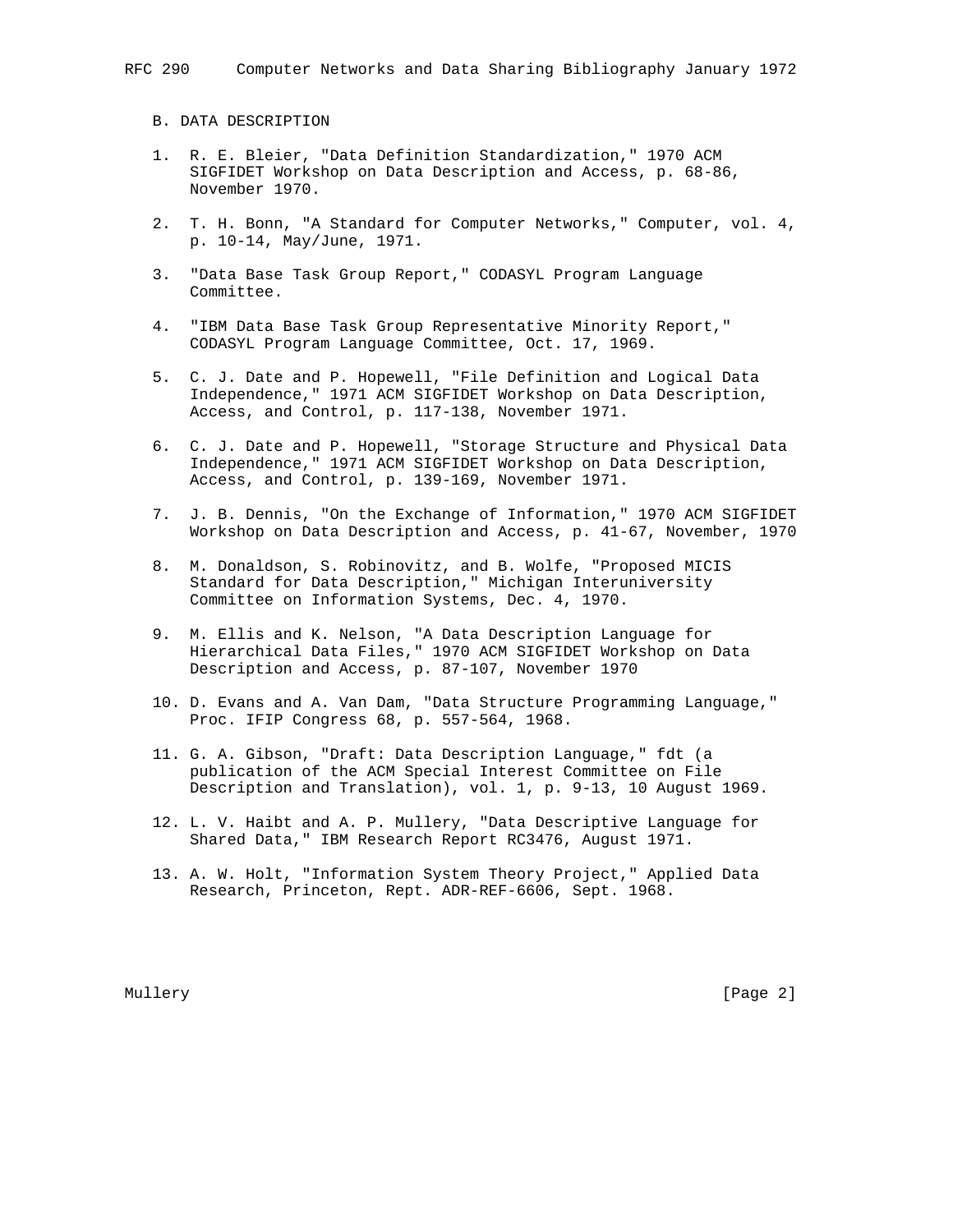- 14. G. J. Lipovsky, "The Architecture of a Large Distributed Logic Associative Memory," Univ. of Illinois, Urbana, Report R-424, July 1969 (contains a discussion of representation structures suitable for describing complex data bases).
- 15. C. N. Mooers, "A Standard Method for the Description of External Data Formats," part IV of "Standards for User Procedures and Data Formats in Automatic Information Systems and Networks," Zator Co., Cambridge Mass., Aug. 28, 1967.
- 16. C. N. Mooers, "Data Descriptive Languages," fdt (a publication of the ACM Special Interest Committee on File Description and Translation), vol. 1 p. 31-36, 10 August 1969.
- 17. H. R. Morse, "Efficiency and the Use of Data Definition Techniques," fdt (a publication of the ACM Special Interest Committee on File Description and Translation), vol. 1, p. 20-23, 10 August 1969.
- 18. M. Schaefer, "User's Guide for DBL: General Description," System Development Corporation, Santa Monica, Calif., Rept. TM- 3870/001/01, September, 1969.
- 19. D. P. Smith, "A Data Description Facility," Moore School, Univ. of Penn., AD-703244, April 1970.
- 20. D. P. Smith, "A Manual with Examples for the Data Description Language (DDL)," Moore School, Univ. of Penn., AD-726707, April 1971.
- 21. T. A. Standish, "A Data Definition Facility for Programming Languages," Carnegie Institute of Technology, AD-658042, May 18, 1967.
- 22. B. Wegbreit, " The Treatment of Data Types in EL1," Technical Report, Division of Engineering and Applied Physics, Harvard Univ., May 1971.
- 23. B. Wegbreit, "The ECL Programming System," Technical Report Division of Engineering and Applied Physics, Harvard Univ., May 1971.

Mullery [Page 3] [Page 3] [Page 3] [Page 3] [Page 3] [Page 3] [Page 3] [Page 3] [Page 3] [Page 3] [Page 3] [Page 3] [Page 3] [Page 3] [Page 3] [Page 3] [Page 3] [Page 3] [Page 3] [Page 3] [Page 3] [Page 3] [Page 3] [Page 3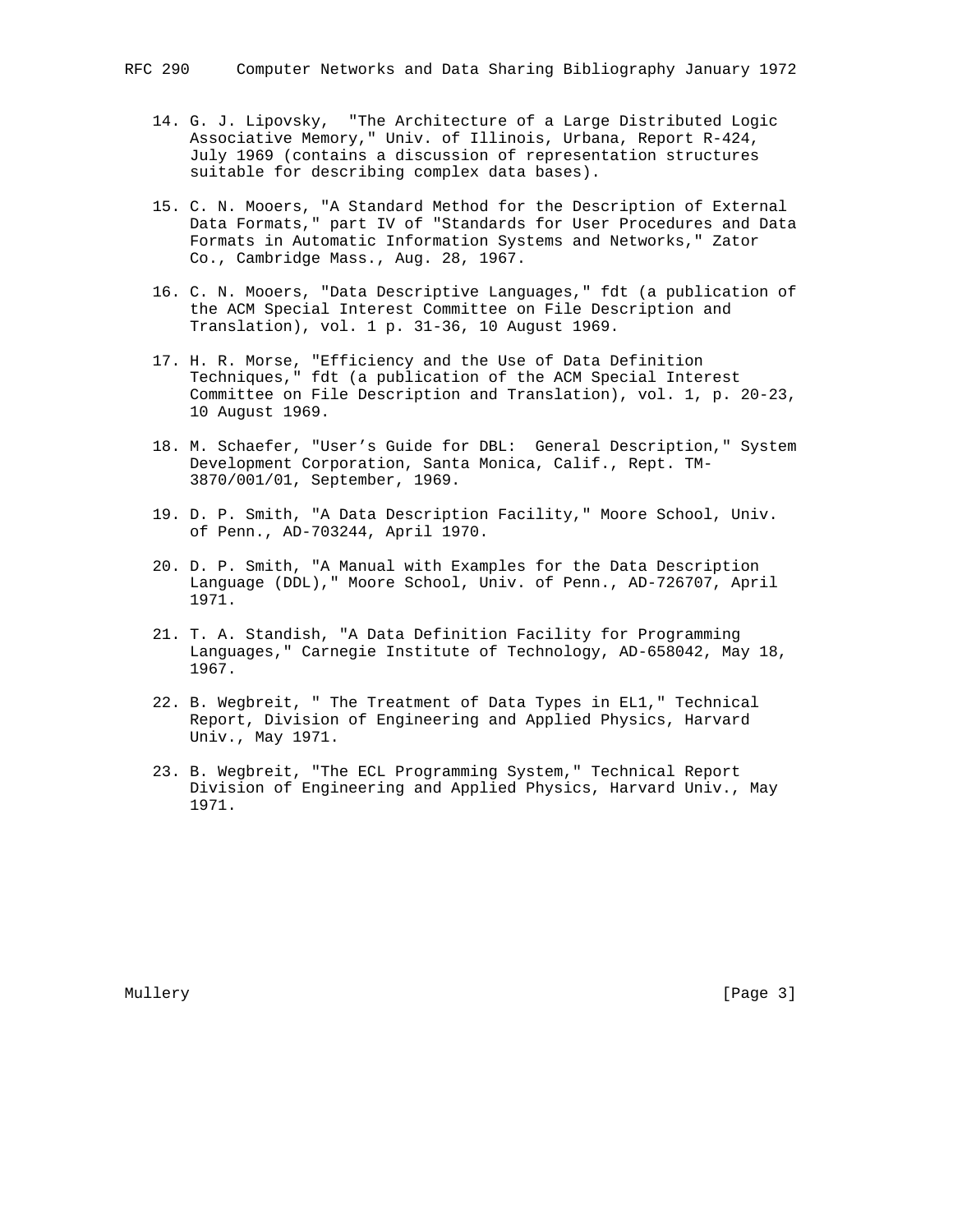### C. DATA CONVERSION

- 1. R. D. Anderson, E. F. Harslem, J. F. Heafner, V. Cerf, J. Madden, R. Metcalfe, A. Shoshani, J. White, and D. Wood, "The Data Reconfiguration Service - - An Experiment in Adaptable, Process/Process Communication," Proc. ACM/IEEE Second Symposium on Problems in the Optimization of Data Communication Systems, p. 1-9, October 1971.
- 2. K. Sattley, R. E. Millstein, S. Marshall, "On Program Transferability," Applied Data Research, Inc., Rept. RADC-TR-70- 217, Nov. 1970.
- 3. M. Schaefer, "DBL A Language for Converting Data Bases," Datamation, vol. 16, p. 123, June 1970.

### D. DATA MANAGEMENT

- 1. W. W. Chu, "Optimal File Allocation in a Multiple Computer System," IEEE Trans. Computers, vol. c-18, p. 885-889, October 1969.
- 2. E. G. Coffman, J. J. Elphick, and A. Shoshani, "System Deadlocks," Computing Surveys, vol. 3, no. 2, p. 67, June 1971.
- 3. J. M. Daniels and L. D. Irwin, "Memory Protection in Multiprocessor Computer Systems," Auburn Univ. Rept. THEMIS-AU- T-17, November, 1970.
- 4. A. N. Habermann, "Prevention of System Deadlocks," Comm. ACM, vol 12, no. 7, p. 373-385, July 1969.
- 5. J. W. Havender, "Avoiding Deadlock in Multitasking Systems," IBM Systems Journal, vol. 7, no. 2, 1968.
- 6. P. G. Hebalkar, "A Graph Model for Analysis of Deadlock Prevention in Systems with Parallel Computations," IBM Research Report RC3367, April 22, 1971.
- 7. B. W. Lawpson, "A Scheduling Philosophy for Multi-Processing Systems," Comm. ACM, vol. 11, p. 347-360, May, 1968.
- 8. T. Marill and K. Curewitz, "Network Data Handling System," Computer Corporation of America, Cambridge, Mass., August 1971.

Mullery [Page 4] [Page 4] [Page 4] [Page 4] [Page 4] [Page 4] [Page 4] [Page 4] [Page 4] [Page 4] [Page 4] [Page 4] [Page 4] [Page 4] [Page 4] [Page 4] [Page 4] [Page 4] [Page 4] [Page 4] [Page 4] [Page 4] [Page 4] [Page 4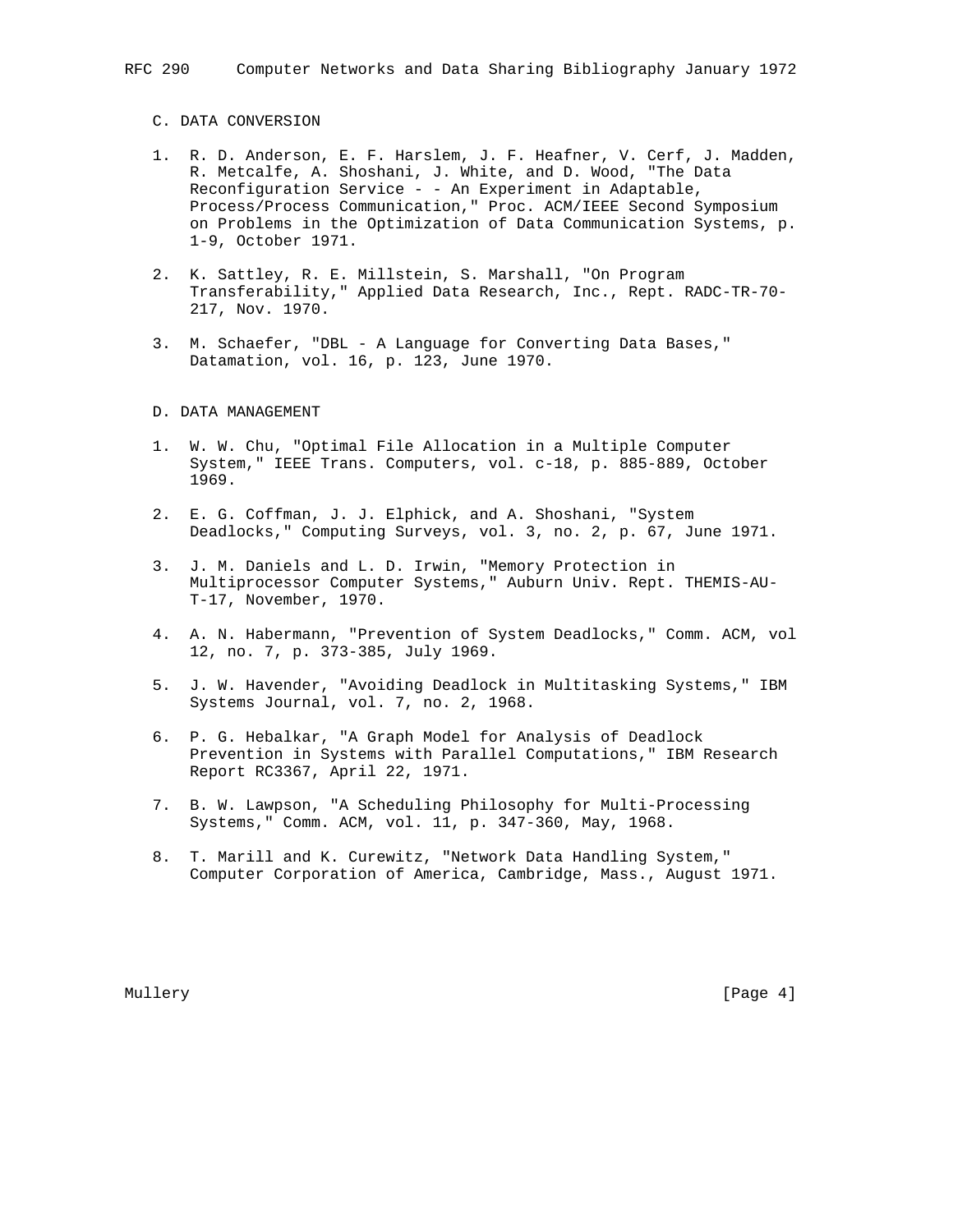- 9. J. E. Murphy, "Resource Allocation with Interlock Detection in a Multi-Task System," 1968 Fall Joint Computer Conference. AFIPS Proc., vol. 33, p. 1169-1176, 1968
	- 10. P. J. Owens, "Phase II, A Data Management System Model," IBM Research Rept. RJ665, Jan. 29 1970.
	- 11. M. E. Senko, V. Y. Lum, P. J. Woens, "A File Organization Evaluation Model (FOREM)," Proc IFIP Congress 68, August, 1968.
	- 12. A. Shoshani and A. J. Bernstein, "Synchronization in a Parallel- Accessed Data Base," Comm. ACM, vol 13, p. 604-607, Nov. 1969.
	- 13. A. J. Strnad, "The Relational Approach to the Management of Data Bases," MIT Project MAC Rept. Mac-TM-23, April 1971.
	- 14. V. K. M. Whitney, "A Study of Optimal File Assignment and Communication Network configuration in Remote-Access Computer Message Processing and Communication Systems," SEL Technical Report No. 48, System Engineering Lab, Dept. of Elect. Engin., University of Michigan, September, 1970.

## E. DATA SECURITY

- 1. P. Baran, "On Distributed Communications: IX. Security, Secrecy, and Tamper-Free Considerations," The RAND Corporation, AD-444839, August 1964.
- 2. P. S. Browne and D. Steinauer, "A Model for Access Control," 1971 ACM SIGFIDET Workshop on Data Description, Access, and Control, p. 241-262, November 1971.
- 3. A. I. Dean, Jr., "Data Privacy and Integrity Requirements for Online Data Management System," 1971 ACM SIGFIDET Workshop on Data Description, Access, and Control, p. 279-298, November 1971.
- 4. T. D. Friedman, "The Authorization Problem in Shared Files," IBM Systems Journal, vol. 9, no. 4, p. 258-280, 1970.
- 5. R. M. Graham, "Protection in an Information Processing Utility," comm. ACM, vol 1, no. 5, p. 365-369, May 1968.
- 6. L. J. Hoffman, "Computers and Privacy: A Survey," Computing Surveys, vol. 1, no. 2, p. 85-103, 1969.
- 7. L. J. Hoffman, "The Formulary Model for Access Control and Privacy in Computer Systems," SLAC Report No. 117, May 1970.

Mullery [Page 5] [Page 5] [Page 5] [Page 5] [Page 5] [Page 5] [Page 5] [Page 5] [Page 5] [Page 5] [Page 5] [Page 5] [Page 5] [Page 5] [Page 5] [Page 5] [Page 5] [Page 5] [Page 5] [Page 5] [Page 5] [Page 5] [Page 5] [Page 5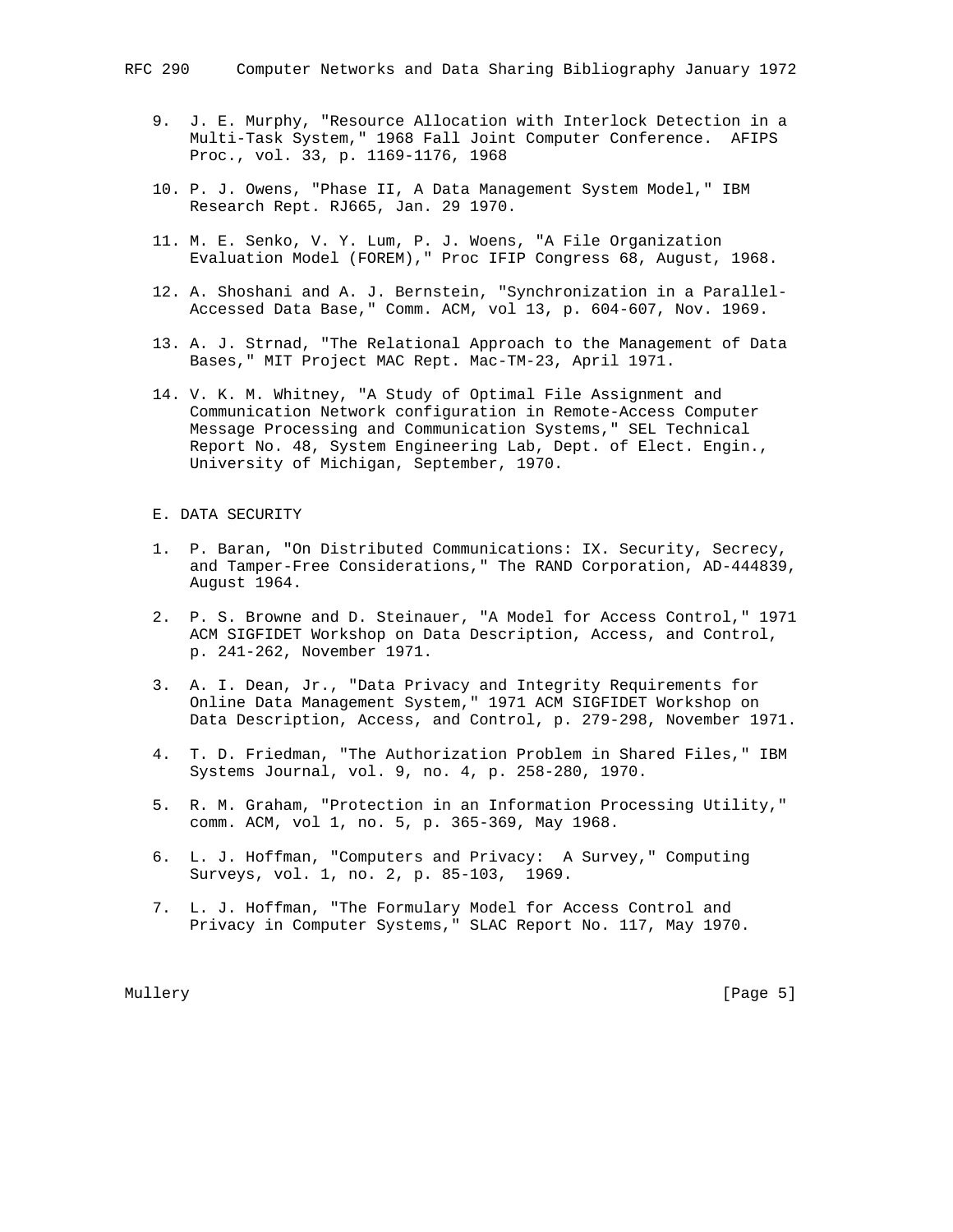- 8. B. W. Lampson, "Dynamic Protection Structures," 1969 Fall Joint Computer Conference, AFIPS Proc., vol 35, p. 27-38, 1969.
- 9. R. C. Owens, Jr., "Evaluation of Access Authorization Characteristics of Derived Data Sets," 1971 ACM SIGFIDET Workshop on Data Description, Access, and Control, p. 263-278, November 1971.
- 10. P. L. Peck, Jr., "Survey of Applicable Safeguards for Insuring the Integrity of Information in the Data Processing Environment," MITRE Rept. MTP356, MITRE Corp., McLean, Va., June 1971.
- 11. B. Peters, "Security Considerations in a Multiprogrammed Computer System," 1967 Spring Joint Computer Conference, AFIPS Proc., vol 30, p. 283-286, 1967.
- 12. L. H. Saltzer and M. D. Schroeder, "A Hardware Architecture for Implementing Protection Rings," Third ACM Symposium on Operating Systems, October 1970.
- 13. R. O. Skatrud, " A Consideration of the Application of Cryptographic Techniques to Data Processing," 1969 Fall Joint Computer Conference, AFIPS Proc. Vol 35, p. 111-117, 1969.
- 14. R. Turn and H. E. Petersen, "Security of Computerized Information Systems," Rand Corp. Rept. P-4405, July 1970.
- 15. W. H. Ware, "Security and Privacy in Computer Systems," 1967 Spring Joint Computer Conference, AFIPS Proc., vol 30, p. 279- 282, 1967.
- 16. W. H. Ware, "Security and Privacy: Similarities and Differences," 1967 Spring Joint Computer Conference, AFIPS Proc., vol 30, p. 283-290, 1967.

#### F. DATA TRANSMISSION

- 1. "Proposed Character Set for Roman alphabet and Romanized Non- Roman Alphabets" American Standards Institute Document x3.2/836, May 29, 1969.
- 2. P. Baran, "On Distributed Communication Networks," IEEE Trans. On Communication Systems, vol. CS-12, no. 1, p. 1-9, March 1964.
- 3. K. A. Bartlett, "Transmission Control in a Local Data Network," Proc. IFIP Congress 68, p. 704-708, August 1968.

Mullery [Page 6] [Page 6] [Page 6] [Page 6] [Page 6] [Page 6] [Page 6] [Page 6] [Page 6] [Page 6] [Page 6] [Page 6] [Page 6] [Page 6] [Page 6] [Page 6] [Page 6] [Page 6] [Page 6] [Page 6] [Page 6] [Page 6] [Page 6] [Page 6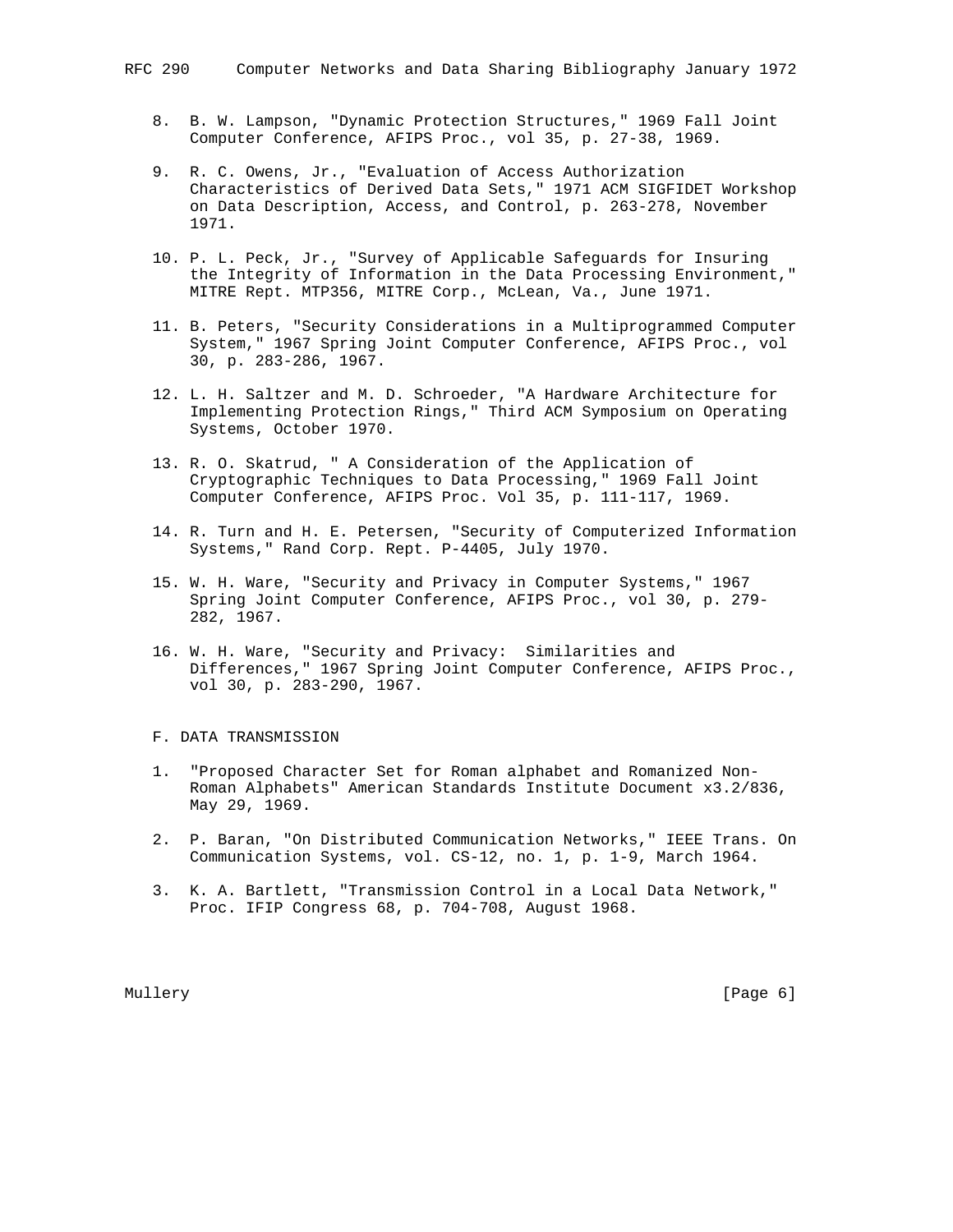- 4. "Final Report of the Electronic Industries Association Committee on Netting Computer Systems," Marc Bendick, Chairman, System Dev. Corp. Rept. SP-3514, May, 1970.
- 5. "Computer Netting, Standardization, and Systems Management," Computer Netting Committee, Defense Communications Council, Electronic Industries Association, I. Bialick, Chairman, September 15, 1969.
- 6. A. K. Bhushan and R. H. Stotz, "Procedures and Standards for Intercomputer Communication," 1968 Spring Joint Computer Conf., AFIPS Proc., vol 32 pp 95-104, 1968.
- 7. S. Carr, S. Crocker, V. Cerf. "Host-Host Communication Protocol in the ARPA Network," 1970 Spring Joint Computer Conf., AFIPS Proc., vol 36, p. 589-598, 1970.
- 8. "Data Transmission Network Computer-to Computer Study," Computer Sciences Corporation, Falls Church, Va., 1971.
- 9. D. W. Davies, "Communication Networks to Serve Rapid-response Computers," Proc IFIP Congress 68, p. 650-656, August 1968.
- 10. D. W. Davies, "The Principles of a Data Communication Network for Computers and Remote Peripherals," Proc IFIP Congress 69, p. 709-714, August 1968.
- 11. D. R. Doll, "Topology and Transmission Rate Considerations in the Design of Centralized Computer Communication Networks," Proc. 1970 IEEE International Conference on Communications, p. 19.17- 19.27, 1970.
- 12. H. Frank, "Analysis and Optimization of Store-and Forward Computer Networks," Network Analysis Corporation, AD-707438, June 15, 1970.
- 13. M. E. Jacobs, "Standard Format for Data Exchange," Special Libraries, vol. 59, pp 258-260, April 1968.
- 14. D. Karp and S. Seroussi, "A Communications Interface for Computer Networks," IBM Research Report No. RC3417, June 1971.
- 15. J. L. Little, "Some Evolving Conventions and Standards for Character Information Coded in Six, Seven, and Eight Bits," NBS Technical Note 478, May 1969.

Mullery [Page 7]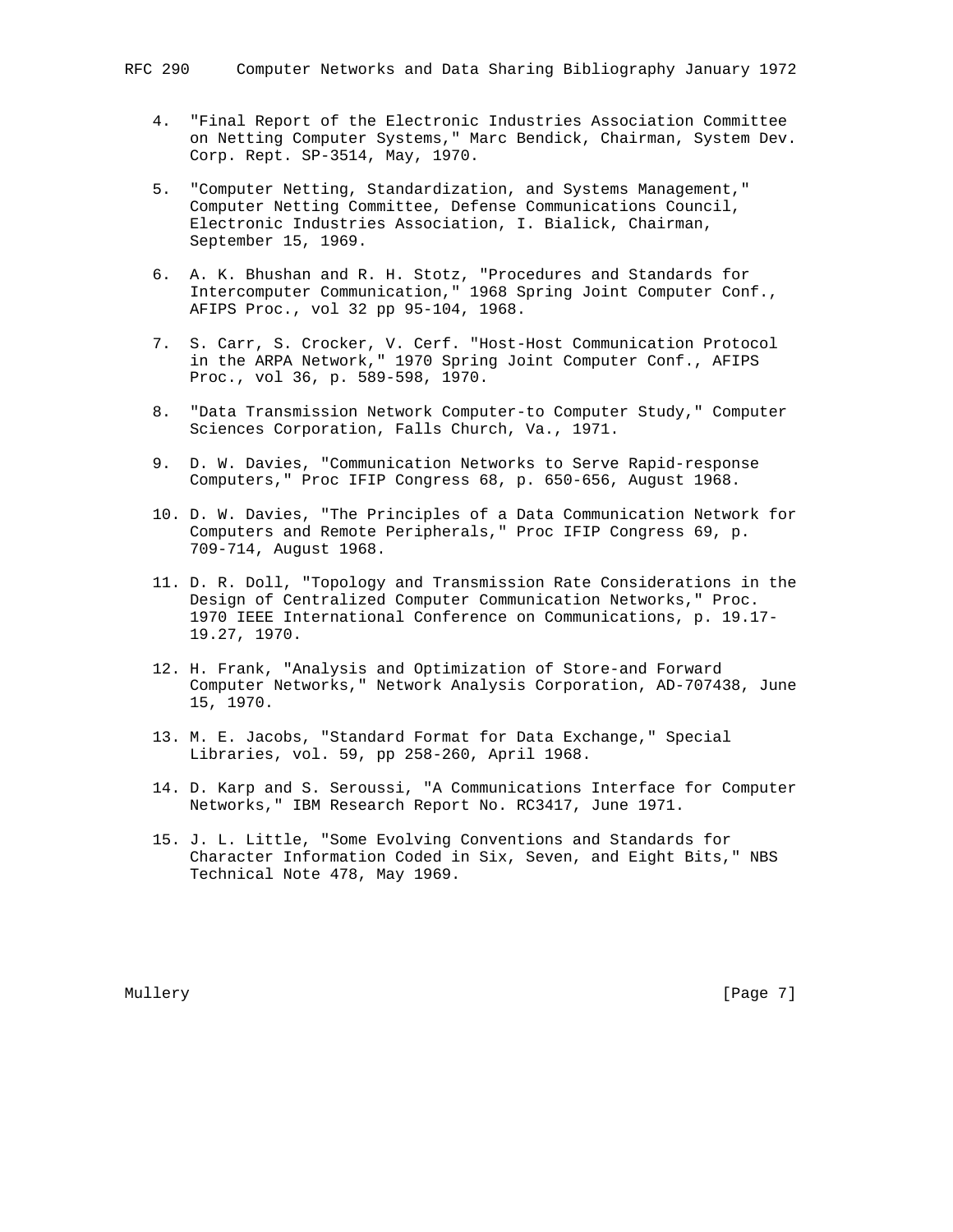- 16. J. L. Little and C. N. Mooers, "Standards for User Procedures and Data Formats in Automated Information Systems and Networks," 1968 Spring Joint Computer Conf., AFIPS Proc., vol 32 pp 89-94, 1968.
- 17. A. K. Olefir, B. F. Kipurov, D. M. Frumin, and L. P. Yukhnevich, "A System for Data Exchange between two Computers," Foreign Technology Division, Wright Patterson AFB, Rept. FTD-HT-23-438- 68, November 7, 1969.
- 18. R. A. Scantlebury and P. T. Wilkinson, "The Design of a Switching System to Allow Remote Access to Computer Services by Other Computers and Terminal Devices," Proc. ACM/IEEE Second Symposium on Problems in the Optimization of Data Communication Systems, p. 160-165, October 1971.
- 19. P. J. Trafton, H. A. Blank, and N. F. McAllister, "Data Transmission Network Computer-to Computer Study," Proc. ACM/IEEE Second Symposium on Problems in the Optimization of Data Communication Systems, p. 183-191, October 1971.
- 20. P. T. Wilkinson and R. A. Scantlebury, "The Control Functions in a Local Data Network," Proc IFIP Congress 68, p. 734-738, August 1968.
- G. COMPUTER NETWORK DESIGN
- 1. V. I. Belyakov-Bodin and Yu. I. Torgov, "On the Structure of a Heterogeneous Computing System, Controlled by a Large Digital Computer," Foreign Technology Division, Wright-Patterson AFB Rept. FTD-HT-23-1450-68, AD699640, October 1, 1969.
- 2. A. A. Benvenuto, et al., "System Load Sharing Study," The MITRE Corporation, Rept. MTR-5062, 1969.
- 3. "Interface Message Processor: Specifications for the Interconnection of a Host and an IMP." Bolt, Baranek and Newman, Inc., Rept. 1822, February 1971.
- 4. E. K. Bowden, Sr., "Priority Assignment in a Network of Computers," IEEE Trans. Computers, vol. C-18 p. 1021-1026, Nov. 1969.
- 5. I. Cohen, "Control of Data Processor Networks," 1970 IEEE International Conference on Communications, p. 19.28-19.34, 1970.

Mullery [Page 8] [Page 8] [Page 8] [Page 8] [Page 8] [Page 8] [Page 8] [Page 8] [Page 8] [Page 8] [Page 8] [Page 8] [Page 8] [Page 8] [Page 8] [Page 8] [Page 8] [Page 8] [Page 8] [Page 8] [Page 8] [Page 8] [Page 8] [Page 8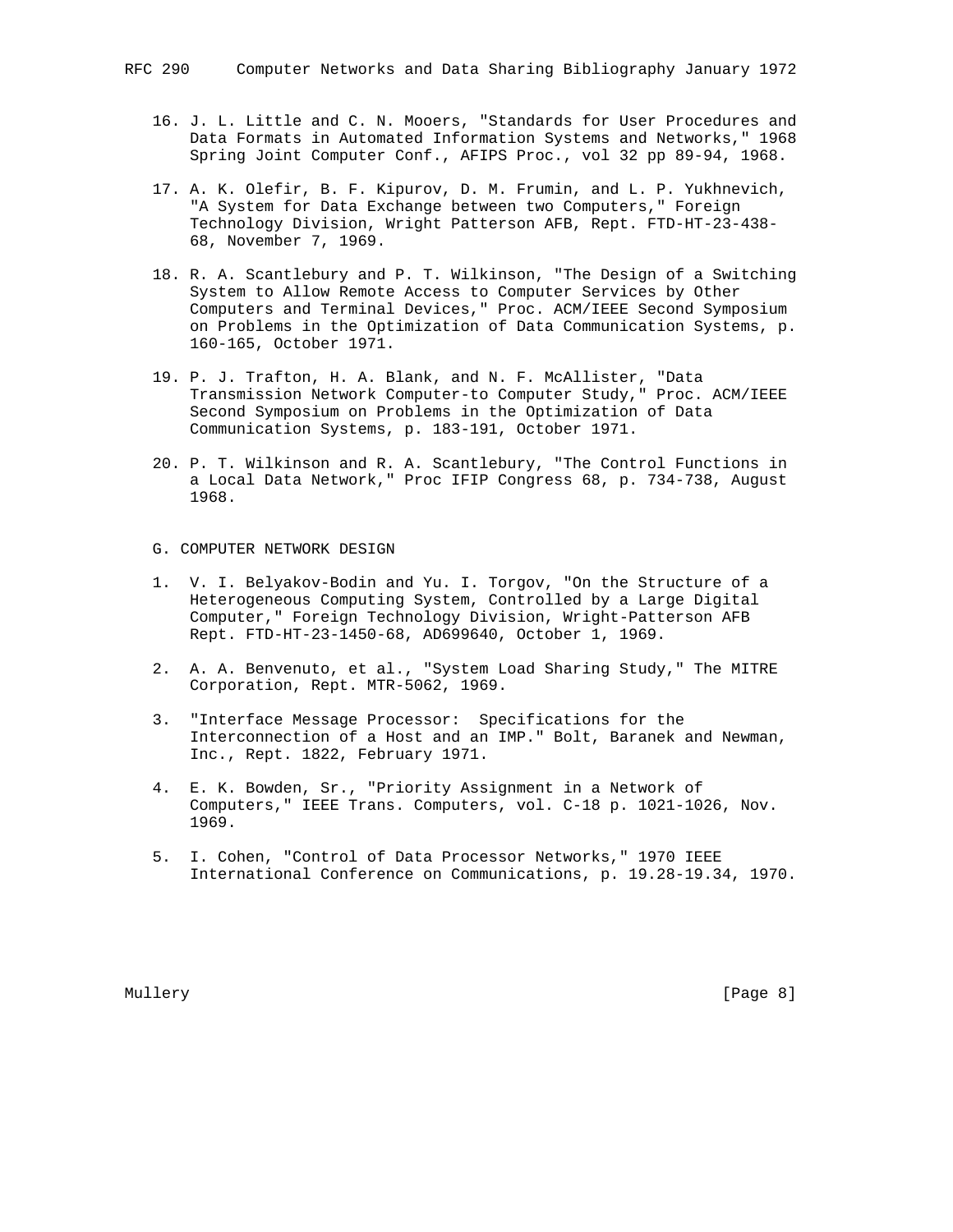- 6. G. D. Cole, "Performance Measurements on the ARPA Computer Network," Proc. ACM/IEEE Second Symposium on Problems in the Optimization of Data Communication Systems, p. 39-45, October 1971.
- 7. P. R. Cox, "General System Organisation of Multi-Processor Configurations," Software 70, Sheffield England, p. 33-40, April 1970.
- 8. D. R. Doll, "Efficient Allocation of Resources in Centralized Computer Communication Network Design," PhD Thesis, Univ. of Michigan, System Engineering Laboratory, Tech. Rept. 02641-1-T, June 1969.
- 9 . D. J. Farber and K. C. Larson, "The System Architecture of the Distributed Computer System - an Informal Description," Univ. of California, Irvine Technical Report No. 11, September 1971.
- 10. H. Frank, I. T. Frisch, and W. S. Chou, "Topological Considerations in the Design of the ARPA Network," 1970 Spring Joint Computer Conf., AFIPS Proc., vol. 36, p. 581-587, 1970.
- 11. H. Frank, I. T. Frisch, W. S. Chou, and R. Van Slyke, "Optimal Design of Centralized Computer Networks," Proc. 1970 IEEE International Communications Conference, p. 19.1-19.10, 1970.
- 12. H. Frank, I. T. Frisch, R. Van Slyke, and W. S. Chou, "Optimal Design of Centralized Computer Networks," Networks, vol 1, no. 1, p. 43-57, 1971. (Same paper as previous entry.)
- 13. D. Fredericksen and R. W. Ryniker, "A Computer Network Interface for OS/MVT," IBM Research Report RC3317, April 1971.
- 14. R. C. Gunderson and J. O. Johnson, "Engineering Design and Implementation of a Multi-Computer Data Processing System for a Navy Command and Control Center," Proc. 7th International Convention on Military Electronics, Western Periodicals, North Hollywood Calif., 1963.
- 15. R. M. Hamaker, "Distributed Computer Systems," Telecommunications, vol. 4, p. 25-30, March 1970.
- 16. E. Hansler, G. K. McAuliffe, R. S. Wilkov, "Reliability Considerations in Centralized Computer Networks," IBM Research Report RC3354, May 1971.

Mullery [Page 9] [Page 9] [Page 9] [Page 9] [Page 9] [Page 9] [Page 9] [Page 9] [Page 9] [Page 9] [Page 9] [Page 9] [Page 9] [Page 9] [Page 9] [Page 9] [Page 9] [Page 9] [Page 9] [Page 9] [Page 9] [Page 9] [Page 9] [Page 9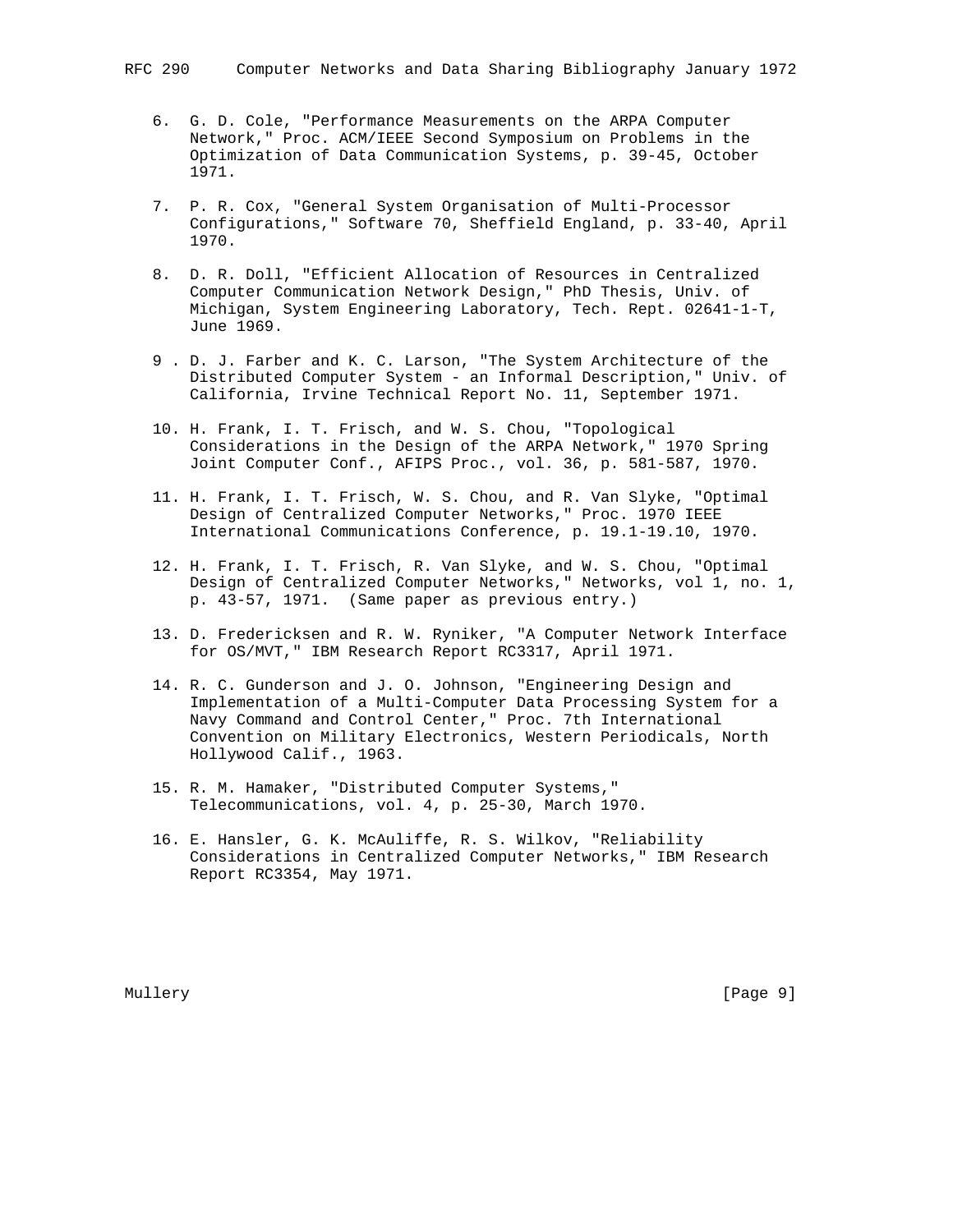- 17. F. Heart, R. Kahn, S. Ornstein, W. Crowther, and D. Walden, "The Interface Message Processor for the ARPA Computer Network," 1970 Spring Joint Computer Conference, AFIPS proc. Vol 36, p. 551-567, 1970.
- 18. W. G. Howe and T. R. Kibler, "Control Concepts of a Logical Network Machine," IBM Research Report RC3331, April 1971.
- 19. R. E. Kahn and W. R. Crowther, "Flow Control in a Resource- Sharing Computer Network," Proc. ACM/IEEE Second Symposium on Problems in the Optimization of Data Communication Systems, p. 108-116, October 1971.
- 20. R. E. Kahn and W. R. Crowther, " A Study of the ARPA Network Design and Performance," Bolt, Beranek and Newman, Inc., Cambridge, Mass, Report BBN-2161, August 1971.
	- 21. L Kleinrock, "Analytic and Simulation Methods in Computer Network Design," 1970 Spring Joint Computer Conf., AFIPS Proc., vol. 36, p. 569-579, 1970.
	- 22. L Kleinrock, "Models for Computer Networks," Proc. 1969 IEEE International Conf. on Communications, p. 21.9-21.16, June 1969.
- 23. D. E. Lawrence, "A Proposed Computer Network for the Australian National University," Computer Centre, The Australian National University, Canberra, Report No. 38, August 1971.
	- 24. A. L. Leiner, W. A. Notz, J. L. Smith, and A. Weinberger, "PILOT, A New Multiple Computer System," J. ACM, vol 6, p. 315-335, July 1959.
	- 25. T. Marill and L. G. Roberts, "Toward a Cooperative Network of Time-Shared Computers," 1966 Fall Joint Computer Conference, AFIPS Proc., vol 29, p. 425-431, 1966.
	- 26. D. B. McKay and D. P. Karp, "Network/440 - IBM Research Computer Sciences Department Computer Network," IBM Research Report RC 3431, July 1971.
	- 27. D. B. McKay and D. P. Karp, "A Network/440 Protocol Concept," IBM Research Report RC 3432, July 1971.
	- 28. D. B. McKay and D. P. Karp, J. W. Meyer, and R. S. Nachbar, "Exploratory Research on Netting at IBM," IBM Research Report RC3486, June 1971.

Mullery [Page 10]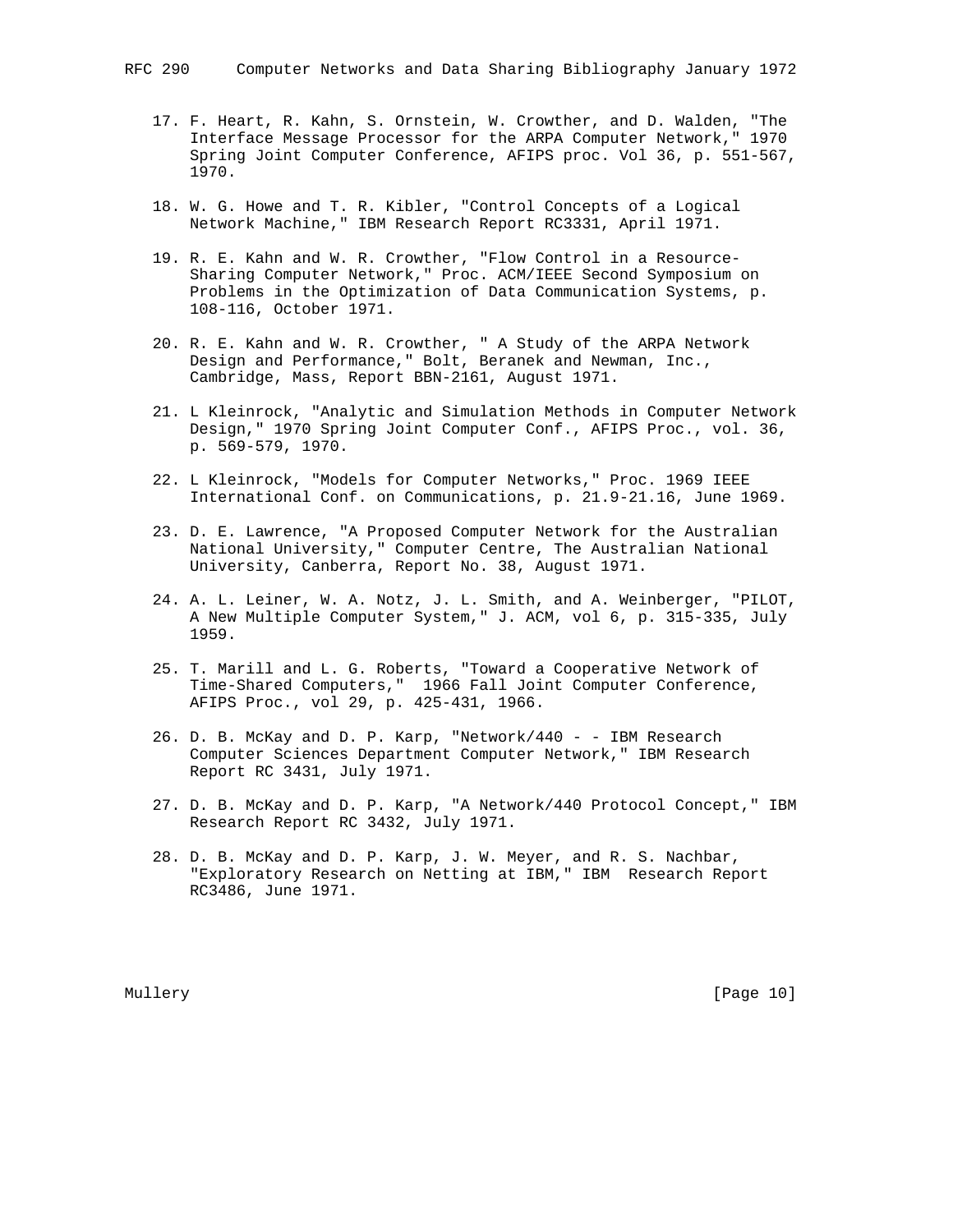- 29. S. F. Mendicino, "The Lawrence Radiation Laboratory Octopus," Lawrence Radiation Lab Rept. UCRL-73149, April 1971.
- 30. "An Experimental Computer Network," MIT Lexington, Rept. ESD-TR- 69-74, March 1969.
- 31. S. S. Patil, "Coordination of Asynchronous Events," MIT Project MAC Rept. MAC-TR-72, June 1970.
- 32. P. L. Peck, "The Implications of ADP Networking Standards for Operations Research," Mitre Corp., McLean, Va., Rept. MTP333, AD 696675, June 1696.
- 33. J. L. Redding, "Computer Network Simulator," Naval Ship Research and Development Center Rept. NSRDC 3650, September 1971.
- 34. L. G. Roberts, and B. D. Wessler, "Computer Network Development to Achieve Resource Sharing," 1970 Spring Joint Computer Conf., AFIPS Proc., vol. 36, p. 543-549, 1970.
- 35. J. J. Russell and D. C. Knight, "Communication and Systems Development in the C. S. I. R. O. (Commonwealth Scientific and Industrial Research Organization) Network," Proc, 3rd Australian Computer Conference, p. 384-386, 1966.
- 36. R. M. Rutledge, A. L. Vareha, L. C. Varian, A. H. Weis, S. F. Seroussi, J. W. Meyer, J. F. Jaffee, and M. A. K. Angell, "An Interactive Network of Time-Sharing Computers," Proc. 24th National Conference, A. C. M. Publication p-69, p. 431-442, 1969.
- 37. J. F. Sherlock, "The Simulation of a Multi-Computer System," IEEE Trans. Computers, v. C-19, p. 1114-1117, Nov. 1970.
- 38. A. Shoshani and E. G. Coffman, "Sequencing Tasks in Multi- Process, Multiple Resource Systems to Avoid Deadlocks," Proc. 11th Annual Symposium on Switching and Automata Theory, p. 225- 233, Oct. 1970.
- 39. A. H. Weis, "Distributed Network Activity at IBM, "IBM Research Report RC3392, June 1971.

Mullery [Page 11]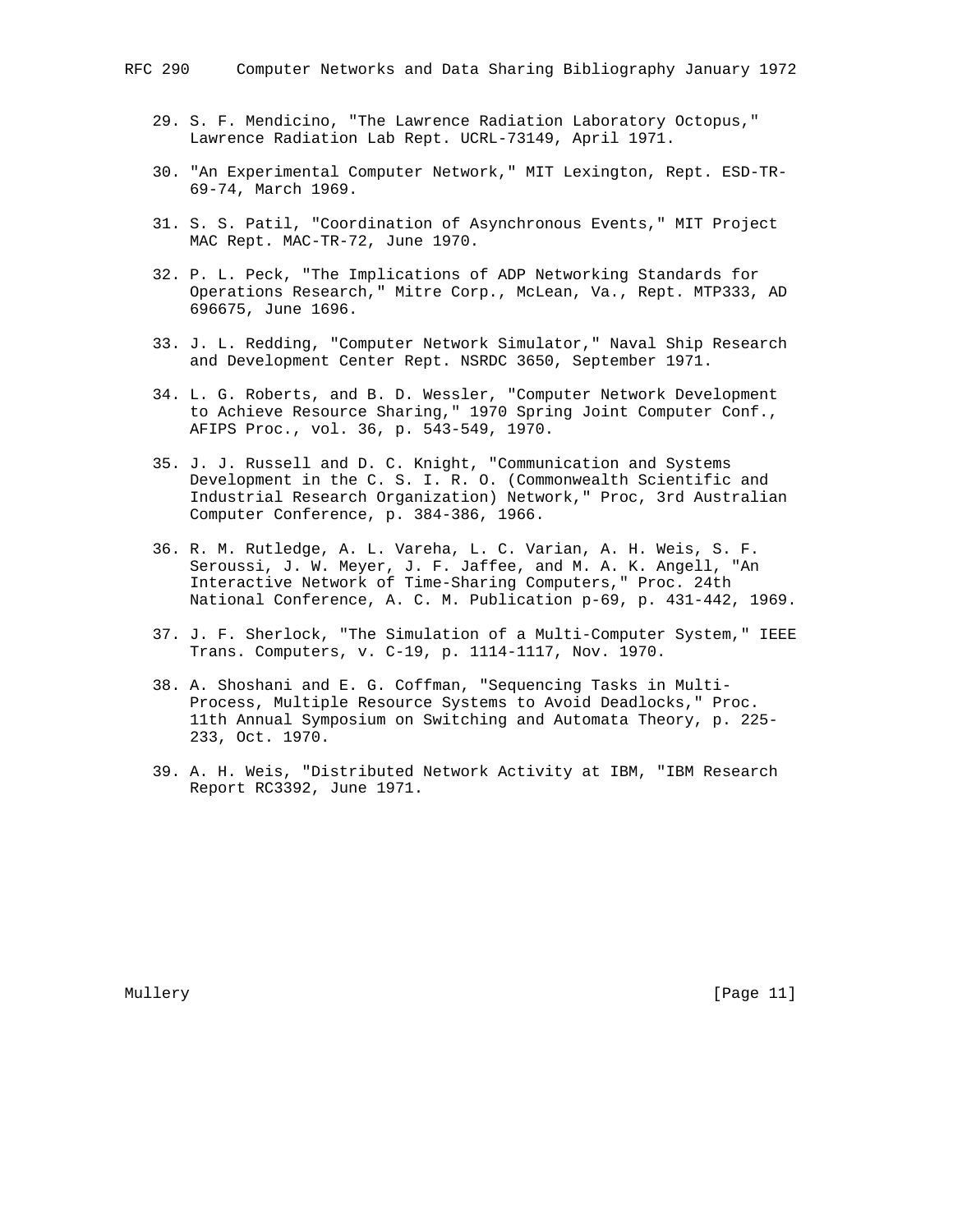# AUTHOR INDEX

|                | A6                                                                                                                                                                                                                                                                                                                                                                                                           |
|----------------|--------------------------------------------------------------------------------------------------------------------------------------------------------------------------------------------------------------------------------------------------------------------------------------------------------------------------------------------------------------------------------------------------------------|
| R.             | C1                                                                                                                                                                                                                                                                                                                                                                                                           |
|                | M. A. K. Angell.                                                                                                                                                                                                                                                                                                                                                                                             |
|                | $F. D. An zelmo$<br>A1                                                                                                                                                                                                                                                                                                                                                                                       |
| ASI            | F1<br>$\sim$ 100 $\sim$ 1000 $\sim$ 1000 $\sim$ 1000 $\sim$ 1000 $\sim$ 1000 $\sim$ 1000 $\sim$ 1000 $\sim$ 1000 $\sim$ 1000 $\sim$                                                                                                                                                                                                                                                                          |
|                |                                                                                                                                                                                                                                                                                                                                                                                                              |
|                | P. Baran                                                                                                                                                                                                                                                                                                                                                                                                     |
|                | K.A. Bartlett.<br>F3                                                                                                                                                                                                                                                                                                                                                                                         |
| V.             | I. Belyakov-Bodin<br>G1                                                                                                                                                                                                                                                                                                                                                                                      |
| М.             | Bendick<br>F4<br>$\mathbf{r}$                                                                                                                                                                                                                                                                                                                                                                                |
|                | G <sub>2</sub><br>A. A. Benvenuto.<br>$\mathbf{L}$                                                                                                                                                                                                                                                                                                                                                           |
|                | A. J. Bernstein.                                                                                                                                                                                                                                                                                                                                                                                             |
|                |                                                                                                                                                                                                                                                                                                                                                                                                              |
|                | A. K. Bhushan<br>F6<br>$\mathbf{r}$ .<br>$\frac{1}{2}$                                                                                                                                                                                                                                                                                                                                                       |
|                | I. Bialick<br>F <sub>5</sub><br>$\mathbf{r}$<br>$\ddot{\phantom{a}}$<br>$\mathbf{1}$ $\mathbf{1}$ $\mathbf{1}$ $\mathbf{1}$<br>$\mathbf{r}$<br>$\ddot{\phantom{0}}$                                                                                                                                                                                                                                          |
|                | H. A. Blank. .<br>F19<br>.<br>$\mathbf{L}$                                                                                                                                                                                                                                                                                                                                                                   |
|                | B1                                                                                                                                                                                                                                                                                                                                                                                                           |
|                | Bolt, Baranek and Newman<br>G3                                                                                                                                                                                                                                                                                                                                                                               |
|                | B <sub>2</sub>                                                                                                                                                                                                                                                                                                                                                                                               |
|                | $E. K. Bowden, Sr.$<br>G4                                                                                                                                                                                                                                                                                                                                                                                    |
|                | E2                                                                                                                                                                                                                                                                                                                                                                                                           |
|                |                                                                                                                                                                                                                                                                                                                                                                                                              |
|                | F7                                                                                                                                                                                                                                                                                                                                                                                                           |
|                | V. CerfC1, F7                                                                                                                                                                                                                                                                                                                                                                                                |
|                | . G10, G11, G12<br>W. S. Chou<br>$\sim$ $\sim$ $\sim$                                                                                                                                                                                                                                                                                                                                                        |
|                | W. W. Chu.<br>D1<br>$\frac{1}{2}$ . The contract of the contract of the contract of the contract of the contract of the contract of the contract of the contract of the contract of the contract of the contract of the contract of the contract of t                                                                                                                                                        |
|                | CODASYL<br><b>B3, B4</b><br>.<br>$\ddot{\phantom{a}}$                                                                                                                                                                                                                                                                                                                                                        |
|                | E. F. Codd<br>A2<br>$\mathcal{L}^{(1)}\left( \mathcal{L}^{(1)}\left( \mathcal{L}^{(1)}\left( \mathcal{L}^{(1)}\left( \mathcal{L}^{(1)}\left( \mathcal{L}^{(1)}\left( \mathcal{L}^{(1)}\left( \mathcal{L}^{(1)}\left( \mathcal{L}^{(1)}\left( \mathcal{L}^{(1)}\left( \mathcal{L}^{(1)}\right) \mathcal{L}^{(1)}\left( \mathcal{L}^{(1)}\right) \right)\right)\right)\right) \right) \right)$<br>$\mathbf{L}$ |
|                | E. G. Coffman D2, G38                                                                                                                                                                                                                                                                                                                                                                                        |
|                | I. Cohen<br>G5<br>$\frac{1}{2}$ , $\frac{1}{2}$ , $\frac{1}{2}$ , $\frac{1}{2}$ , $\frac{1}{2}$ , $\frac{1}{2}$ , $\frac{1}{2}$ , $\frac{1}{2}$ , $\frac{1}{2}$ , $\frac{1}{2}$ , $\frac{1}{2}$<br>$\mathbf{r}$ , $\mathbf{r}$ , $\mathbf{r}$ , $\mathbf{r}$ , $\mathbf{r}$ , $\mathbf{r}$                                                                                                                   |
|                |                                                                                                                                                                                                                                                                                                                                                                                                              |
|                |                                                                                                                                                                                                                                                                                                                                                                                                              |
|                | Computer Sciences Corp.<br>$\ldots$ F8                                                                                                                                                                                                                                                                                                                                                                       |
|                |                                                                                                                                                                                                                                                                                                                                                                                                              |
|                |                                                                                                                                                                                                                                                                                                                                                                                                              |
|                | W. Crowther G17, G19, G20                                                                                                                                                                                                                                                                                                                                                                                    |
|                | K. Curewitz<br>D <sub>8</sub>                                                                                                                                                                                                                                                                                                                                                                                |
|                |                                                                                                                                                                                                                                                                                                                                                                                                              |
| J. M.          | Daniels<br>D3                                                                                                                                                                                                                                                                                                                                                                                                |
| $\mathsf{C}$ . | . B5, B6<br>J. Date<br>$\sim$ $\sim$ $\sim$                                                                                                                                                                                                                                                                                                                                                                  |
| $\mathsf{C}$ . | Davies<br>a característica de la característica de la característica<br><b>T</b> .<br>A3                                                                                                                                                                                                                                                                                                                     |
|                | D. W. Davies<br>. F9,F10<br>$\sim$                                                                                                                                                                                                                                                                                                                                                                           |
| Α.             | L. Dean, Jr<br>E3<br>$\mathbf{L}^{\text{max}}$<br>$\frac{1}{2}$<br>$\sim$ $\sim$                                                                                                                                                                                                                                                                                                                             |
|                | J. B. Dennis<br>$\mathbb{R}^2$                                                                                                                                                                                                                                                                                                                                                                               |
|                | D. R. Doll                                                                                                                                                                                                                                                                                                                                                                                                   |
|                | M. Donaldson<br>B8<br>a construction of the construction of the construction of the construction of the construction of the construction of the construction of the construction of the construction of the construction of the construction of the                                                                                                                                                          |
|                |                                                                                                                                                                                                                                                                                                                                                                                                              |

Mullery [Page 12]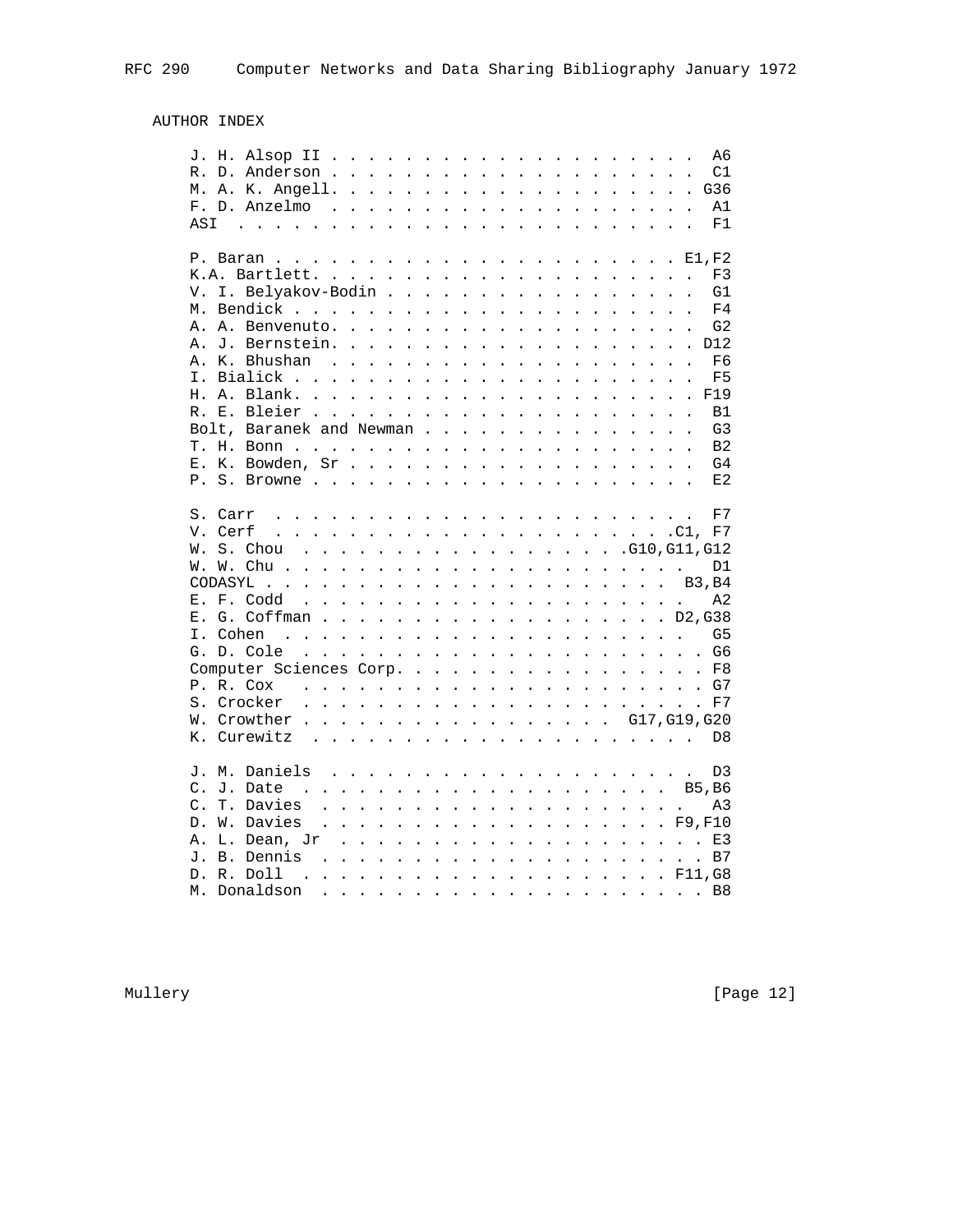|    |                                                                                                                    |              |                                                           |                                                                                                                                                                                                                                      |  |                                                                          |                      |  |                                                                 |                                                                                                                                                                               |                      | A4                                |
|----|--------------------------------------------------------------------------------------------------------------------|--------------|-----------------------------------------------------------|--------------------------------------------------------------------------------------------------------------------------------------------------------------------------------------------------------------------------------------|--|--------------------------------------------------------------------------|----------------------|--|-----------------------------------------------------------------|-------------------------------------------------------------------------------------------------------------------------------------------------------------------------------|----------------------|-----------------------------------|
| М. |                                                                                                                    |              |                                                           |                                                                                                                                                                                                                                      |  |                                                                          |                      |  |                                                                 |                                                                                                                                                                               |                      | <b>B9</b><br>$\ddot{\phantom{a}}$ |
|    |                                                                                                                    |              |                                                           |                                                                                                                                                                                                                                      |  |                                                                          |                      |  |                                                                 |                                                                                                                                                                               |                      | D <sub>2</sub>                    |
|    |                                                                                                                    |              |                                                           |                                                                                                                                                                                                                                      |  |                                                                          |                      |  |                                                                 |                                                                                                                                                                               |                      |                                   |
|    |                                                                                                                    |              |                                                           |                                                                                                                                                                                                                                      |  |                                                                          |                      |  |                                                                 |                                                                                                                                                                               |                      |                                   |
|    | J. A. Feldman                                                                                                      |              |                                                           |                                                                                                                                                                                                                                      |  |                                                                          |                      |  |                                                                 |                                                                                                                                                                               |                      | A8                                |
|    | H. Frank F12, G10, G11, G12                                                                                        |              |                                                           |                                                                                                                                                                                                                                      |  |                                                                          |                      |  |                                                                 |                                                                                                                                                                               |                      |                                   |
|    | D. Fredericksen                                                                                                    |              |                                                           |                                                                                                                                                                                                                                      |  |                                                                          |                      |  |                                                                 |                                                                                                                                                                               |                      |                                   |
|    | T. D. Friedman                                                                                                     |              | $\sim$ $\sim$                                             | $\mathbf{L}$                                                                                                                                                                                                                         |  |                                                                          |                      |  |                                                                 | $\frac{1}{2}$ , $\frac{1}{2}$ , $\frac{1}{2}$ , $\frac{1}{2}$ , $\frac{1}{2}$ , $\frac{1}{2}$ , $\frac{1}{2}$ , $\frac{1}{2}$ , $\frac{1}{2}$ , $\frac{1}{2}$ , $\frac{1}{2}$ |                      | E4                                |
| Ι. | T. FrischG10,G11,G12                                                                                               |              |                                                           |                                                                                                                                                                                                                                      |  |                                                                          |                      |  |                                                                 |                                                                                                                                                                               |                      |                                   |
|    |                                                                                                                    |              |                                                           |                                                                                                                                                                                                                                      |  |                                                                          |                      |  |                                                                 |                                                                                                                                                                               |                      |                                   |
|    | D.M. Frumin.                                                                                                       |              |                                                           |                                                                                                                                                                                                                                      |  |                                                                          |                      |  |                                                                 | and a series of the contract of the contract of the contract of the contract of the contract of the contract of                                                               |                      | F17                               |
|    |                                                                                                                    |              |                                                           |                                                                                                                                                                                                                                      |  |                                                                          |                      |  |                                                                 |                                                                                                                                                                               |                      |                                   |
|    |                                                                                                                    |              |                                                           |                                                                                                                                                                                                                                      |  |                                                                          |                      |  |                                                                 |                                                                                                                                                                               |                      | E <sub>5</sub>                    |
|    | R. C. Gunderson                                                                                                    |              |                                                           |                                                                                                                                                                                                                                      |  |                                                                          |                      |  |                                                                 |                                                                                                                                                                               |                      |                                   |
|    |                                                                                                                    |              |                                                           |                                                                                                                                                                                                                                      |  |                                                                          |                      |  |                                                                 |                                                                                                                                                                               |                      |                                   |
|    | A. N. Haberman                                                                                                     |              |                                                           |                                                                                                                                                                                                                                      |  |                                                                          |                      |  | $\frac{1}{2}$                                                   |                                                                                                                                                                               |                      | D4                                |
|    |                                                                                                                    |              |                                                           |                                                                                                                                                                                                                                      |  |                                                                          |                      |  |                                                                 |                                                                                                                                                                               |                      |                                   |
|    | R. M. Hammaker                                                                                                     |              | $\mathbf{r}$ , $\mathbf{r}$ , $\mathbf{r}$ , $\mathbf{r}$ |                                                                                                                                                                                                                                      |  | $\mathbf{r}$ , $\mathbf{r}$ , $\mathbf{r}$ , $\mathbf{r}$ , $\mathbf{r}$ |                      |  |                                                                 | $\mathbf{r}$ and $\mathbf{r}$ and $\mathbf{r}$ and $\mathbf{r}$                                                                                                               |                      | $\cdot$ $\cdot$ G15               |
|    | E. Hansler                                                                                                         | $\mathbf{L}$ |                                                           | $\ddot{\phantom{0}}$                                                                                                                                                                                                                 |  | $\cdot$ $\cdot$ $\cdot$ $\cdot$ $\cdot$ $\cdot$                          | $\ddot{\phantom{0}}$ |  | $\cdot$ $\cdot$ $\cdot$ $\cdot$ $\cdot$ $\cdot$                 |                                                                                                                                                                               | $\ddot{\phantom{0}}$ | G16<br>$\ddot{\phantom{0}}$       |
|    | E. F. Harslem<br>$\ddot{\phantom{a}}$                                                                              |              |                                                           | $\mathbf{L}$ . The set of $\mathbf{L}$                                                                                                                                                                                               |  | $\mathbf{r}$ . The set of the set of $\mathbf{r}$                        |                      |  | $\mathbf{r}$ . The set of $\mathbf{r}$                          |                                                                                                                                                                               |                      | C1                                |
|    | J. W. Havender<br>$\mathbf{r}$                                                                                     |              |                                                           | <u>and a straight and a straight and a straight and a straight and a straight and a straight and a straight and a straight and a straight and a straight and a straight and a straight and a straight and a straight and a strai</u> |  |                                                                          |                      |  | $\mathbf{r}$ and $\mathbf{r}$ and $\mathbf{r}$ and $\mathbf{r}$ |                                                                                                                                                                               |                      | . . D5                            |
|    |                                                                                                                    |              |                                                           |                                                                                                                                                                                                                                      |  |                                                                          |                      |  |                                                                 |                                                                                                                                                                               |                      | C1                                |
|    | F. Heart                                                                                                           |              |                                                           | $\mathbf{r}$ and $\mathbf{r}$ and $\mathbf{r}$                                                                                                                                                                                       |  | $\mathbf{r}$ and $\mathbf{r}$ and $\mathbf{r}$ and $\mathbf{r}$          |                      |  |                                                                 |                                                                                                                                                                               |                      | . G17                             |
|    | P. G. Hebalkar<br>$\ddot{\phantom{a}}$                                                                             |              |                                                           |                                                                                                                                                                                                                                      |  |                                                                          |                      |  |                                                                 |                                                                                                                                                                               |                      | D6                                |
|    |                                                                                                                    |              |                                                           |                                                                                                                                                                                                                                      |  |                                                                          |                      |  |                                                                 |                                                                                                                                                                               |                      |                                   |
|    | L. J. Hoffman E6,E7                                                                                                |              |                                                           |                                                                                                                                                                                                                                      |  |                                                                          |                      |  |                                                                 |                                                                                                                                                                               |                      |                                   |
|    |                                                                                                                    |              |                                                           |                                                                                                                                                                                                                                      |  |                                                                          |                      |  |                                                                 |                                                                                                                                                                               |                      |                                   |
|    |                                                                                                                    |              |                                                           |                                                                                                                                                                                                                                      |  |                                                                          |                      |  |                                                                 |                                                                                                                                                                               |                      |                                   |
|    | J. D. Irwin<br>. The contract of the contract of the contract of the contract of the contract of the $\mathcal{A}$ |              |                                                           |                                                                                                                                                                                                                                      |  |                                                                          |                      |  |                                                                 |                                                                                                                                                                               |                      | D <sub>3</sub>                    |
|    |                                                                                                                    |              |                                                           |                                                                                                                                                                                                                                      |  |                                                                          |                      |  |                                                                 |                                                                                                                                                                               |                      |                                   |
|    |                                                                                                                    |              |                                                           |                                                                                                                                                                                                                                      |  |                                                                          |                      |  |                                                                 |                                                                                                                                                                               |                      |                                   |
|    |                                                                                                                    |              |                                                           |                                                                                                                                                                                                                                      |  |                                                                          |                      |  |                                                                 |                                                                                                                                                                               |                      |                                   |
|    |                                                                                                                    |              |                                                           |                                                                                                                                                                                                                                      |  |                                                                          |                      |  |                                                                 |                                                                                                                                                                               |                      |                                   |
|    |                                                                                                                    |              |                                                           |                                                                                                                                                                                                                                      |  |                                                                          |                      |  |                                                                 |                                                                                                                                                                               |                      |                                   |
|    | D. Karp F14, G26, G27, G28                                                                                         |              |                                                           |                                                                                                                                                                                                                                      |  |                                                                          |                      |  |                                                                 |                                                                                                                                                                               |                      |                                   |
|    |                                                                                                                    |              |                                                           |                                                                                                                                                                                                                                      |  |                                                                          |                      |  |                                                                 |                                                                                                                                                                               |                      |                                   |
|    | M. Kay.                                                                                                            |              |                                                           |                                                                                                                                                                                                                                      |  |                                                                          |                      |  |                                                                 |                                                                                                                                                                               |                      |                                   |
|    |                                                                                                                    |              |                                                           |                                                                                                                                                                                                                                      |  |                                                                          |                      |  |                                                                 |                                                                                                                                                                               |                      | F17                               |
|    |                                                                                                                    |              |                                                           |                                                                                                                                                                                                                                      |  |                                                                          |                      |  |                                                                 |                                                                                                                                                                               |                      |                                   |
|    | D. C. Knight                                                                                                       |              |                                                           |                                                                                                                                                                                                                                      |  |                                                                          |                      |  |                                                                 |                                                                                                                                                                               |                      |                                   |
|    |                                                                                                                    |              |                                                           |                                                                                                                                                                                                                                      |  |                                                                          |                      |  |                                                                 |                                                                                                                                                                               |                      |                                   |
|    | Lampson D7, E8<br>B. W.                                                                                            |              |                                                           |                                                                                                                                                                                                                                      |  |                                                                          |                      |  |                                                                 |                                                                                                                                                                               |                      |                                   |
|    | D. E. Lawrence.                                                                                                    |              |                                                           |                                                                                                                                                                                                                                      |  |                                                                          |                      |  |                                                                 |                                                                                                                                                                               |                      | G23                               |
| Α. |                                                                                                                    |              |                                                           |                                                                                                                                                                                                                                      |  |                                                                          |                      |  |                                                                 |                                                                                                                                                                               |                      |                                   |
|    | G. J. Lipovsky                                                                                                     |              |                                                           |                                                                                                                                                                                                                                      |  |                                                                          |                      |  |                                                                 | .                                                                                                                                                                             |                      | <b>B14</b>                        |
|    | J. L.<br>Little<br>$\sim$<br>$\ddot{\phantom{a}}$                                                                  |              |                                                           |                                                                                                                                                                                                                                      |  |                                                                          |                      |  |                                                                 |                                                                                                                                                                               |                      | . F15, F16                        |
|    | V. U.                                                                                                              |              |                                                           |                                                                                                                                                                                                                                      |  |                                                                          |                      |  |                                                                 |                                                                                                                                                                               |                      | D11                               |

Mullery [Page 13]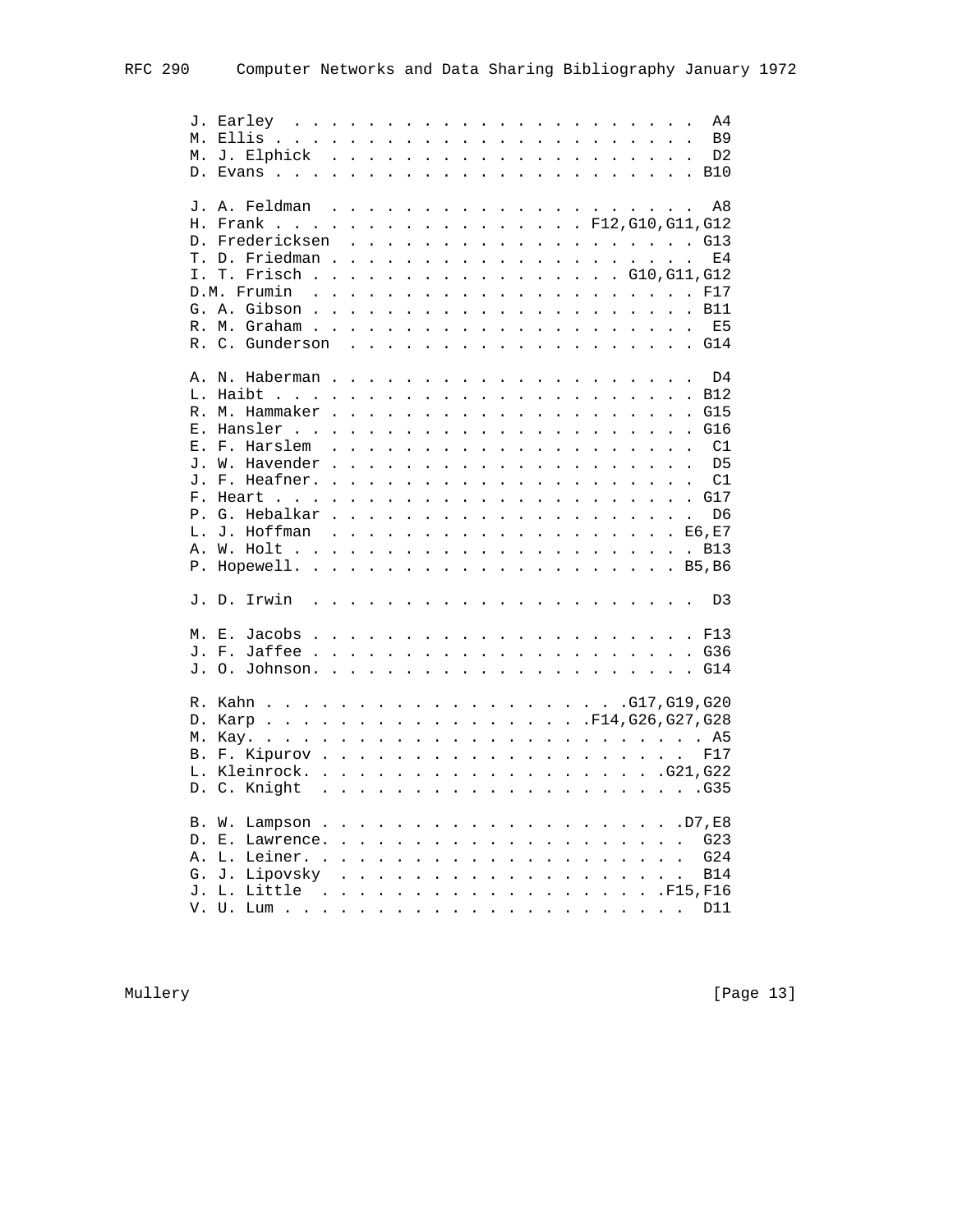|    | N. F. McAllister            |  |  |  |  |  |  |                             |
|----|-----------------------------|--|--|--|--|--|--|-----------------------------|
|    | G. K. McAuliffe.            |  |  |  |  |  |  |                             |
|    |                             |  |  |  |  |  |  |                             |
|    |                             |  |  |  |  |  |  |                             |
|    | D. B. McKay G26, G27, G28   |  |  |  |  |  |  |                             |
|    |                             |  |  |  |  |  |  |                             |
|    | R. Metcalf                  |  |  |  |  |  |  |                             |
|    |                             |  |  |  |  |  |  |                             |
|    |                             |  |  |  |  |  |  |                             |
|    | C. N. Mooers. B15, B16, F16 |  |  |  |  |  |  |                             |
|    |                             |  |  |  |  |  |  |                             |
|    |                             |  |  |  |  |  |  |                             |
|    |                             |  |  |  |  |  |  |                             |
|    |                             |  |  |  |  |  |  |                             |
|    |                             |  |  |  |  |  |  | G28                         |
|    |                             |  |  |  |  |  |  |                             |
|    |                             |  |  |  |  |  |  | <b>B9</b>                   |
|    |                             |  |  |  |  |  |  | G24                         |
|    |                             |  |  |  |  |  |  | F17                         |
|    |                             |  |  |  |  |  |  | G17                         |
|    |                             |  |  |  |  |  |  |                             |
|    |                             |  |  |  |  |  |  |                             |
|    |                             |  |  |  |  |  |  |                             |
|    |                             |  |  |  |  |  |  | G31                         |
|    | P. L. Peck, Jr. E10, G32    |  |  |  |  |  |  |                             |
|    |                             |  |  |  |  |  |  |                             |
|    |                             |  |  |  |  |  |  | E14                         |
|    |                             |  |  |  |  |  |  |                             |
|    |                             |  |  |  |  |  |  | G33                         |
|    | L. G. Roberts G25,G34       |  |  |  |  |  |  |                             |
|    |                             |  |  |  |  |  |  |                             |
|    | P. D. Rovner                |  |  |  |  |  |  |                             |
|    | J. J. Russel                |  |  |  |  |  |  |                             |
|    |                             |  |  |  |  |  |  |                             |
|    |                             |  |  |  |  |  |  |                             |
|    |                             |  |  |  |  |  |  |                             |
|    |                             |  |  |  |  |  |  |                             |
|    |                             |  |  |  |  |  |  |                             |
|    | R. A. Scantlebury F18, F20  |  |  |  |  |  |  |                             |
|    | Shaefer.                    |  |  |  |  |  |  | . B18, C3                   |
| М. |                             |  |  |  |  |  |  |                             |
| М. | D. Schroeder                |  |  |  |  |  |  | E12                         |
| М. |                             |  |  |  |  |  |  | D11<br>$\ddot{\phantom{0}}$ |
| S. |                             |  |  |  |  |  |  |                             |
| J. |                             |  |  |  |  |  |  | G37                         |
| Α. | Shoshani C1, D2, D12, G38   |  |  |  |  |  |  |                             |

Mullery [Page 14]